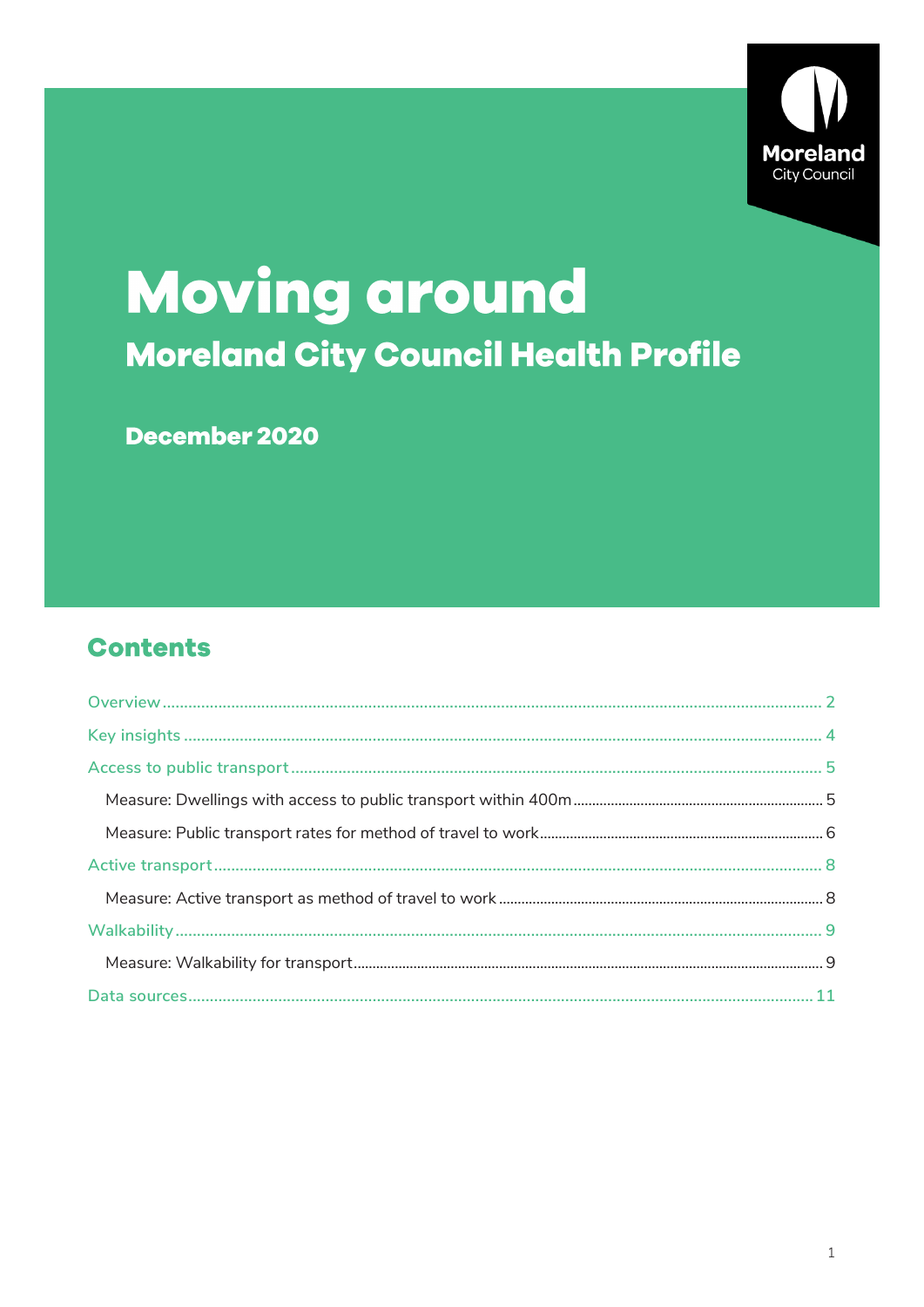### <span id="page-1-0"></span>**Overview**

Transport within a community is important for health and wellbeing as it allows for people to lead more active lives and provides community connectedness (Australian Urban Observatory, 2020). Access to public transport, environments that support active transport and a neighbourhood's level of walkability are all important factors in assessing and addressing mobility (Australian Urban Observatory, 2020).

Efficient, affordable and accessible public transport systems can reduce inequalities by providing opportunity to access services, education and jobs. Those within a 5-minute walk from stations and stops are more likely to use public transport services (Australian Urban Observatory, 2020).

Active Transport is the act of engaging in physical activity for transport by walking, cycling or other nonmotorised transport. There are many benefits to health including:

- Higher likelihood of meeting recommended physical activity levels
- Reduced greenhouse gas emissions by taking cars off the road
- Improved social wellbeing
- Greater sense of community (Healthy Spaces & Places, 2016)

Walkability is how friendly a neighbourhood is to permit walking and has a strong influence on how people move around and access daily needs and services. Walkability is influenced by land use mix, street connectivity and dwelling density (Australian Urban Observatory, 2020). Walkable neighbourhoods have a strong link with health and wellbeing by positively influencing physical activity, social connectedness and life satisfaction.

#### Moreland context

Across the measures for public transport, active transport and walkability there are significant differences between suburbs in the south of the municipality (ie. Brunswick, Brunswick East, Brunswick West) and those in the north (ie. Oak Park, Glenroy, Hadfield).

One quarter of Moreland residents (25.2%) use public transport to travel to work, which is higher than the Greater Melbourne average (15.4%) however this varies greatly by suburb, with southern suburbs such as Brunswick East, Brunswick and Brunswick West all having high levels of access with very low levels of access in northern suburbs such as Oak Park and Glenroy. Inaccessible public transport stops and services are a barrier for people with disability and perceived sense of safety is a major concern for women.

While the proportion of residents using active transport (bicycle & walk) to get to work is much higher in Moreland (8.1%) than Greater Melbourne (4.4%), this is particularly high in the southern suburbs of Brunswick, Brunswick East, Brunswick West, and particularly low in Gowanbrae, Hadfield, Oak Park, and Glenroy.

Walkability varies greatly by suburb, with Brunswick, Brunswick West, Fawkner and Coburg considered walkable, whereas Hadfield, Pascoe Vale and Oak Park with longer distances to access activity centres.

These results impact access to daily services and needs, physical activity levels and equity, particularly given higher rates of disadvantage in Moreland's northern suburbs. Council can influence many factors relating to mobility including through the built environment, pedestrian and cyclist infrastructure, walkable destinations, and public transport and active transport connectivity. Sustainable transport systems and walkable communities have co-benefits for health as well as addressing climate change and have shown to be important for getting around safely since the Covid-19 pandemic.

In summary, key issues include:

• Low use of public transport in Gowanbrae, Hadfield and Pascoe Vale South, with very low levels of access to regular public transport in Oak Park and Glenroy.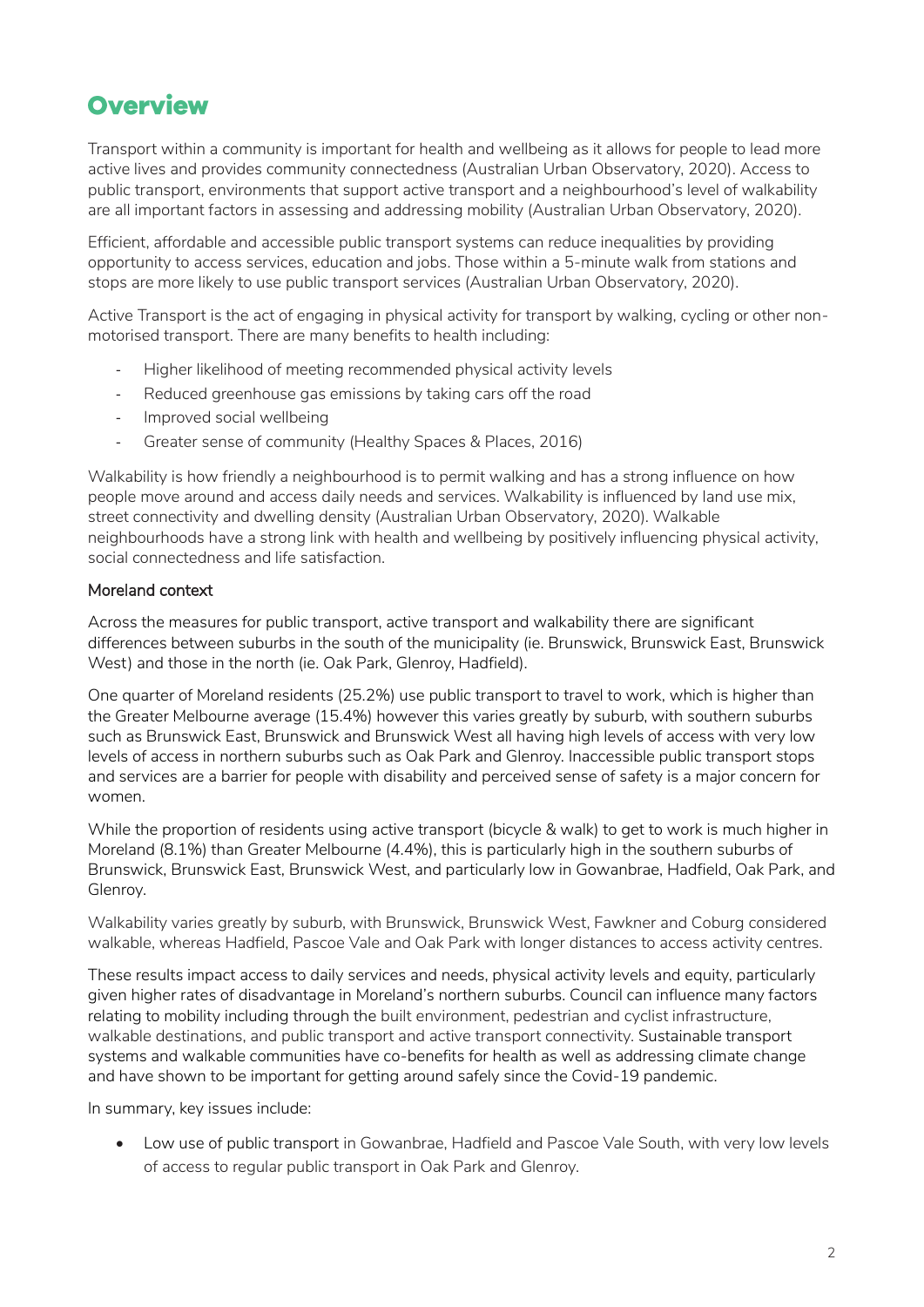- A low proportion of people use active transport to get to work in Gowanbrae, Hadfield, Oak Park, and Glenroy.
- Low levels of walkability in Hadfield, Pascoe Vale and Oak Park with longer distances to activity centres.
- Barriers to equitable use of transport include access for people with disability and perceived sense of safety for women.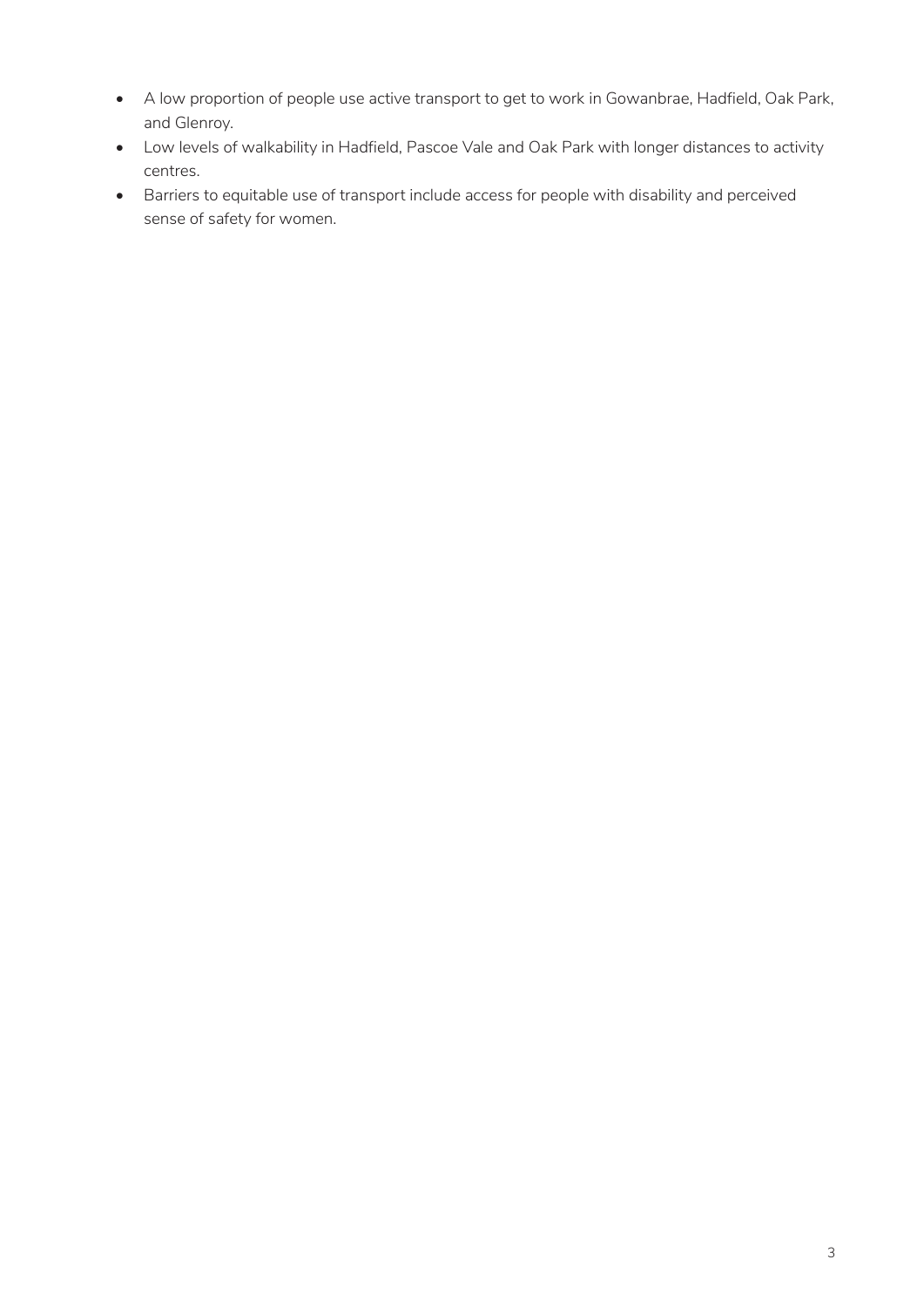# <span id="page-3-0"></span>**Key insights**

#### **Usage and access to public transport**

- Overall 74.5% of dwellings in Moreland were within 400m of public transport with regular 30 minute weekday service (7am – 7pm) (Australian Urban Observatory 2018).
- Compared with nearby LGAs, Moreland has a higher percentage of dwellings with close access to public transport than Moonee Valley (68.8%) but a lower percentage than Darebin (79.7%) and Maribyrnong (77.2%).
- Access to public transport varies greatly by suburb in Moreland. Suburbs of Brunswick East (98.4%), Brunswick (91.3%), and Brunswick West (91.0%) all have very high levels of access, whereas Oak Park (23.0%), and Glenroy (35.8%) all have very low levels of access.
- In 2016, one quarter (25.2%) of people in Moreland took public transport to work, which is substantially higher than the Greater Melbourne average of 15.4%.
- The proportion of people who took public transport to work was highest in Brunswick East (32.7%), Brunswick (32.5%), and Brunswick West (27.3%), and lowest in Gowanbrae (9.1%), Hadfield (15.4%), and Pascoe Vale South (17.2%).

#### **Active Transport**

- In 2016, 8.1% of people in Moreland relied on active transport (bicycle & walk) to get to work. This is higher than the Greater Melbourne average of 4.4%.
- The proportion of people who use active transport to get to work was especially high in Brunswick (16.8%), Brunswick East (15.2%), Brunswick West (11.3%), and Coburg 9%). The proportion is particularly low in Hadfield (1.5%), Oak Park (1.5%), and Glenroy (1.6%).
- A higher proportion of those who use active transport to get to work men (56.7%) than women (43.3%).

#### **Walkability**

- The walkability indicator has an average of 0, where higher than 0 is above average walkability and below 0 is below average. Moreland has a walkability of 2.5, higher than nearby suburbs of Maribyrnong (2.2), Darebin (1.9), and Moonee Valley (1.7).
- Mapping by the Australian Urban Observatory indicates a divide between the South and North of Moreland, with the highest walkability in Brunswick East (5.9) and Brunswick (5.4), and the lowest in Glenroy (-0.1) and Gowanbrae (-0.5).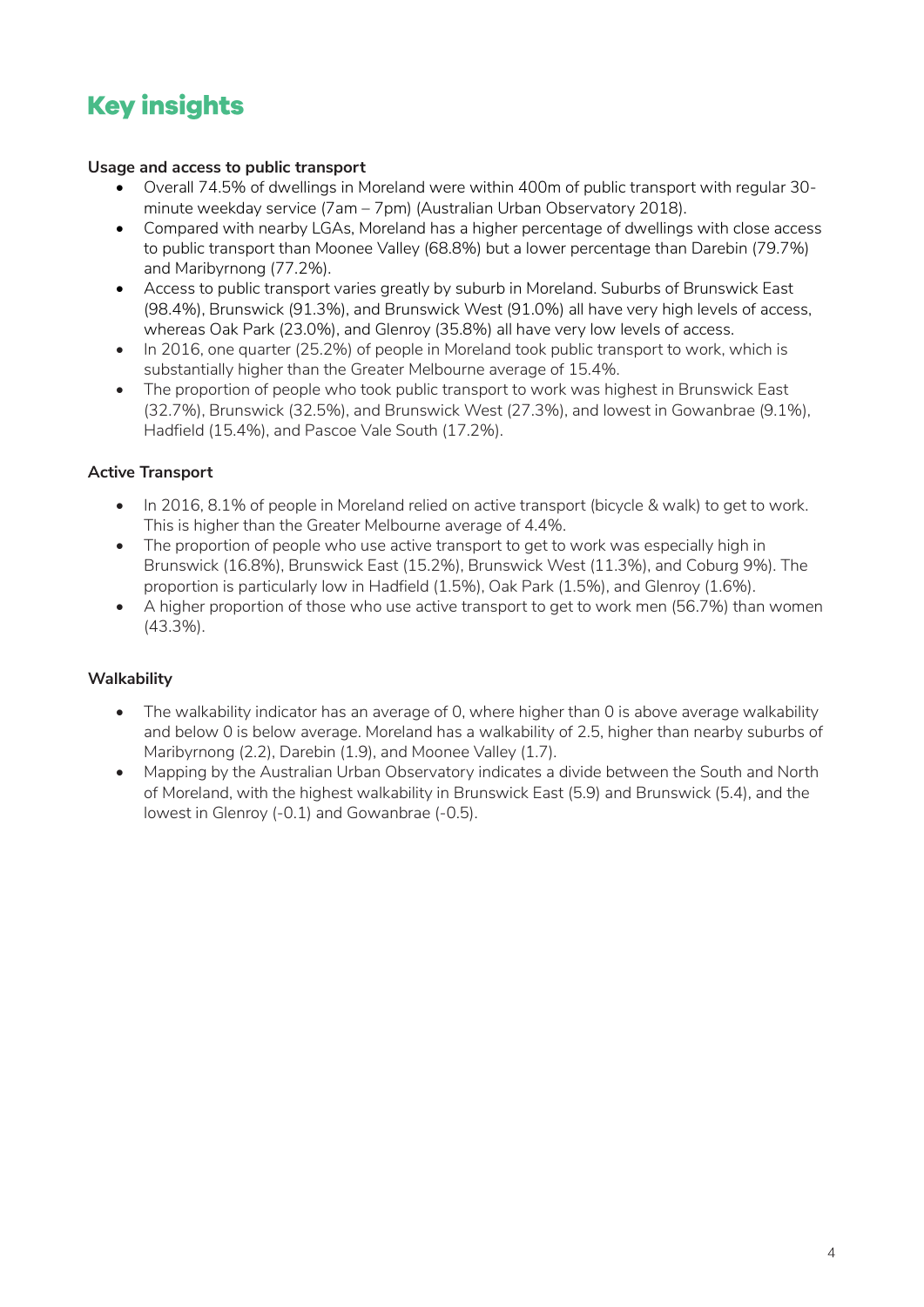### <span id="page-4-0"></span>**Access to public transport**

#### <span id="page-4-1"></span>Measure: Dwellings with access to public transport within 400m

Overall 74.5% of dwellings in Moreland were within 400m of public transport with regular 30-minute weekday service (7am – 7pm) (Australian Urban Observatory 2018). Compared with nearby LGAs, Moreland has a higher percentage of dwellings with close access to public transport than Moonee Valley (68.8%) but a lower percentage than Darebin (79.7%) and Maribyrnong (77.2%).

Access to public transport within 400m with regular 30-minute weekday service varies greatly by suburb in Moreland. Brunswick East (98.4%), Brunswick (91.3%), and Brunswick West (91.0%) all have very high levels of access, whereas Oak Park (23.0%) and Glenroy (35.8%) all have very low levels of access.

Table. Percent of dwellings by suburb with access to public transport within 400m with regular 30 minute weekday service

\*Note: Gowanbrae has a Monday to Friday, 30-minute intervals, 7am to 7pm public transport service that is within a 400m catchment to most Gowanbrae residents. This analysis of public transport access does not account for this service as a portion of this service is on-call. The below mapping and data is therefore not applicable for Gowanbrae.

| <b>Suburb</b>         | $%$ of<br>dwellings |
|-----------------------|---------------------|
| <b>Brunswick</b>      | 91.3%               |
| <b>Brunswick East</b> | 984%                |
| <b>Brunswick West</b> | 91.0%               |
| Coburg                | 87.2%               |
| Coburg North          | 83.0%               |
| Fawkner               | 755%                |
| Glenroy               | 35.8%               |
| Gowanbrae*            | $0.0\%$ *           |
| Hadfield              | 51.9%               |
| Oak Park              | 23.0%               |
| Pascoe Vale           | 70.4%               |
| Pascoe Vale South     | 779%                |
| Moreland              | 74.5%               |



Source: Australian Urban Observatory 2018

Table. Percentage of dwellings with access to public transport within 400m with regular 30-minute weekday service

| LGA          | Moreland | Moonee Valley | Darebin | Maribyrnong |
|--------------|----------|---------------|---------|-------------|
| % within 1km | 74.1%    | 68.8%         | 79.7%   | 77.2%       |

Source: Australian Urban Observatory 2018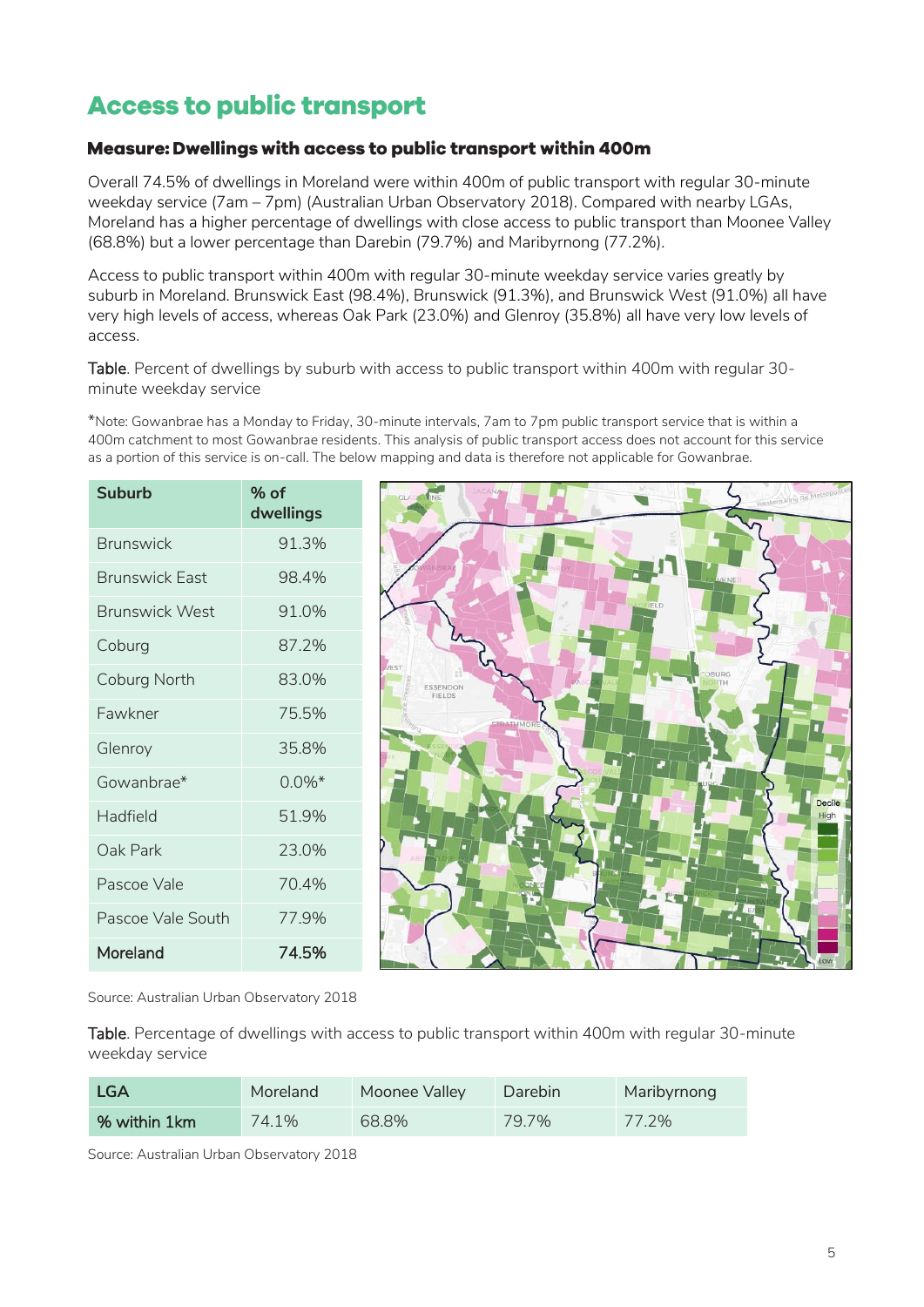#### <span id="page-5-0"></span>Measure: Public transport rates for method of travel to work

In 2016, one quarter (25.2%) of people in Moreland took public transport to work. This is substantially higher than the Greater Melbourne average of 15.4%.

The proportion of people who took public transport to work was highest in Brunswick East (32.7%), Brunswick (32.5%), and Brunswick West (27.3%), and lowest in Gowanbrae (9.1%), Hadfield (15.4%), and Pascoe Vale South (17.2%).

| <b>Suburb</b>            | <b>Number</b> | %     | % of people who use public transport as |       |  |
|--------------------------|---------------|-------|-----------------------------------------|-------|--|
| <b>Brunswick</b>         | 4,664         | 32.5% | method of travel to work                |       |  |
| <b>Brunswick East</b>    | 2,442         | 32.7% | <b>Brunswick</b>                        | 32.5% |  |
| <b>Brunswick West</b>    | 2,082         | 27.3% | <b>Brunswick East</b>                   | 32.7% |  |
| Coburg                   | 3,482         | 26.2% | <b>Brunswick West</b>                   | 27.3% |  |
| Coburg North             | 737           | 21.5% | Coburg                                  | 26.2% |  |
| Fawkner                  | 828           | 17.3% | Moreland                                | 25.2% |  |
| Glenroy                  | 2,114         | 23.4% | Oak Park                                | 23.6% |  |
| Gowanbrae                | 128           | 9.1%  | Glenroy                                 | 23.4% |  |
| Hadfield                 | 292           | 15.4% | Pascoe Vale                             | 21.7% |  |
| Oak Park                 | 734           | 23.6% | Coburg North                            | 21.5% |  |
| Pascoe Vale              | 1,747         | 21.7% | Fawkner                                 | 17.3% |  |
| Pascoe Vale South        | 847           | 17.2% | Pascoe Vale South                       | 17.2% |  |
| Moreland                 | 20,251        | 25.2% | Hadfield                                | 15.4% |  |
| <b>Greater Melbourne</b> |               | 15.4% | Gowanbrae                               | 9.1%  |  |

Table. Public transport usage for method of travel to work by suburb

Source: Australian Bureau of Statistics Population Census 2016

#### Table. Public transport usage for method of travel to work by sex

| <b>Sex</b> | <b>Number</b> | %     |                 |               |  |
|------------|---------------|-------|-----------------|---------------|--|
| Male       | 9.484         | 47.4% | Female<br>52.6% | Male<br>47.4% |  |
| Female     | 10,530        | 52.6% |                 |               |  |

Source: Australian Bureau of Statistics Population Census 2016



#### PANDEMIC

Throughout the pandemic the Victorian public transport system has continued to run as an essential service. However, there has been a decrease in demand of services due to many Victorian's working from home, as well as students learning from home.



#### CLIMATE CHANGE

Well-functioning and accessible transport systems are an integral part of climate change action. Transport is Australia's second biggest contributor of greenhouse gas pollution with cars and light commercial vehicles accounting for 60% of those levels (Climate Council, 2018). Currently in Australia the demand for public transport is not being met, with better infrastructure to encourage the use of public transport major cities in Australia would help to reduce the national greenhouse emissions (Climate Council, 2018).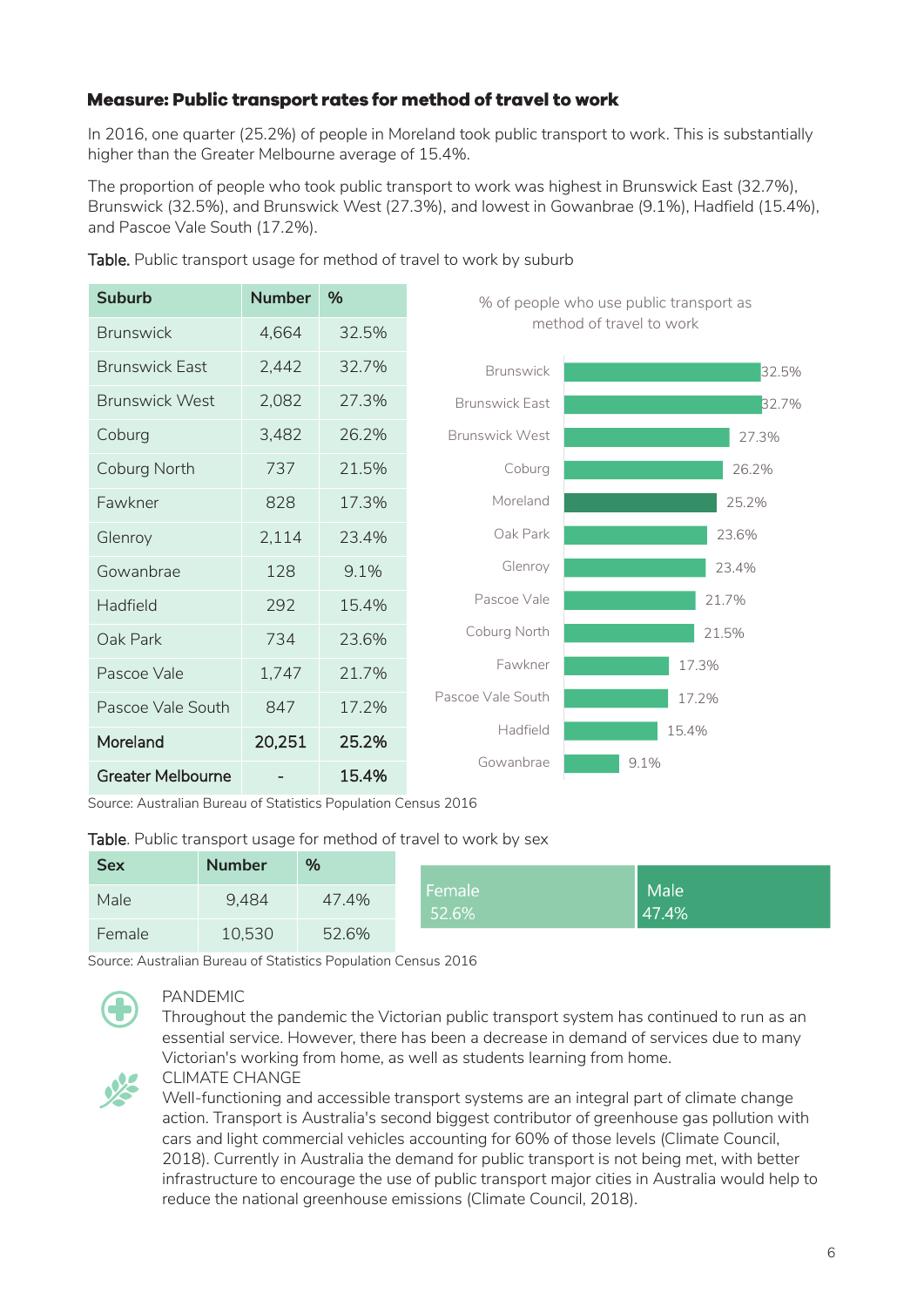

#### PRIORITY GROUPS

Studies conducted on women's usage of transport have found that 45% of female students 'rarely or never' feel safe whilst using public transport (University of Melbourne, 2019). This is a major concern and barrier to women accessing public transport and means that women are less likely to engage in active transport measures.

Inaccessible public transport stops and services are a barrier for people with disability. Moreland has very few tram super stops and without an extensive and fully accessible bus service, many users rely on expensive taxis or family or friends to get around.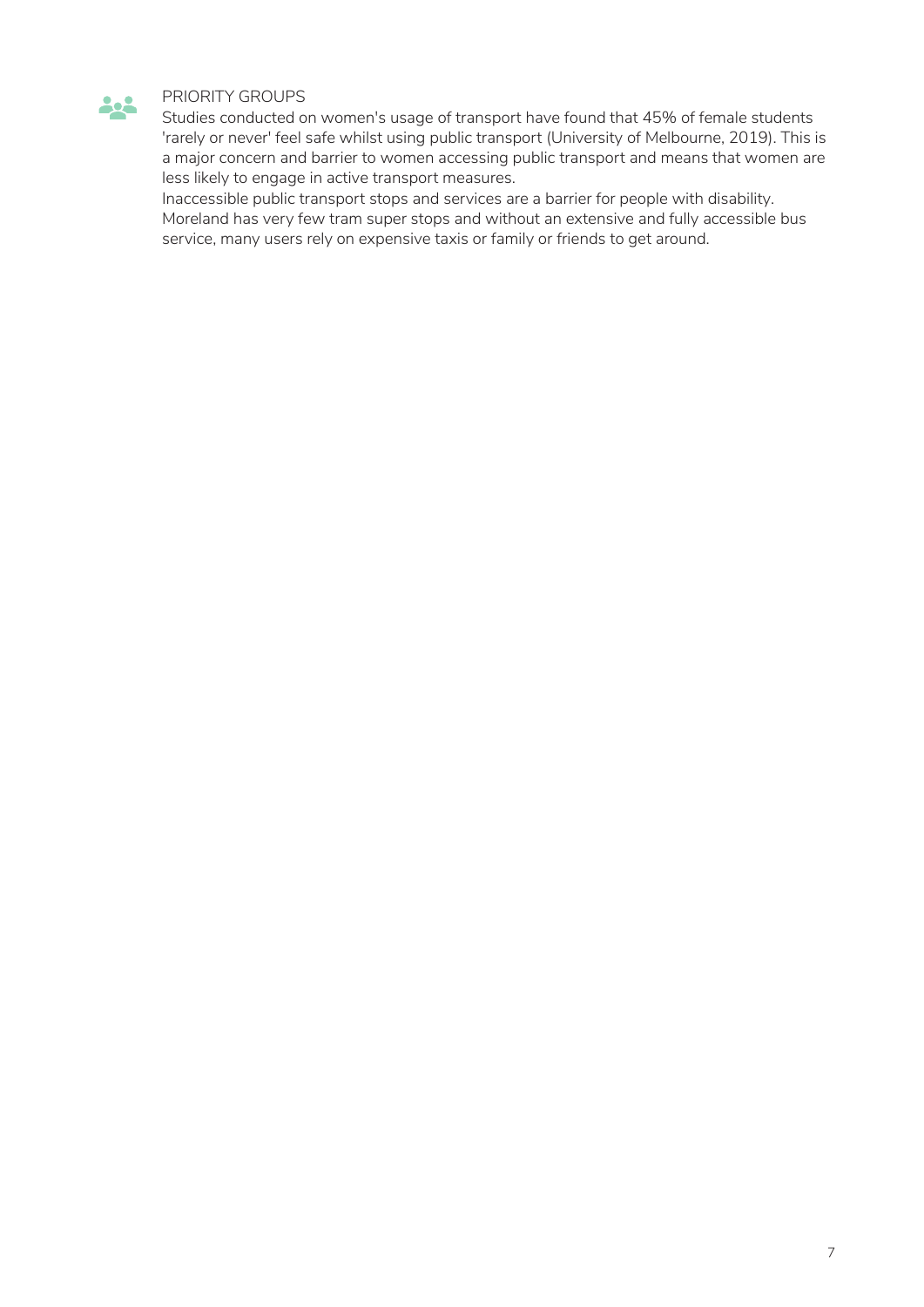## <span id="page-7-0"></span>**Active transport**

#### <span id="page-7-1"></span>Measure: Active transport as method of travel to work

In 2016, 8.1% of people in Moreland relied on active transport (bicycle & walk) to get to work. This is higher than the Greater Melbourne average of 4.4%. The proportion of people who use active transport to get to work was especially high in Brunswick (16.8%), Brunswick East (15.2%), Brunswick West (11.3%), and Coburg 9%). The proportion is particularly low in Gowanbrae (0%), Hadfield (1.5%), Oak Park (1.5%), and Glenroy (1.6%).

| <b>Suburb</b>            | <b>Number</b> | %                 |                                                | % of people who use active transport as |
|--------------------------|---------------|-------------------|------------------------------------------------|-----------------------------------------|
| <b>Brunswick</b>         | 2,399         | 16.8%             |                                                | method of travel to work                |
| <b>Brunswick East</b>    | 1,138         | 15.2%             | <b>Brunswick</b>                               | 16.8%                                   |
| <b>Brunswick West</b>    | 855           | 11.3%             | <b>Brunswick East</b><br><b>Brunswick West</b> | 15.2%                                   |
| Coburg                   | 1,199         | 9.0%              | Coburg                                         | 11.3%<br>9.0%                           |
| Coburg North             | 172           | 5.0%              | Moreland                                       | 8.1%                                    |
| Fawkner                  | 112           | 2.3%              | Coburg North                                   | 5.0%                                    |
| Glenroy                  | 149           | 1.6%              | Pascoe Vale South                              | 3.5%                                    |
| Gowanbrae                | $\bigcap$     | $\qquad \qquad -$ | Fawkner                                        | 2.3%                                    |
| Hadfield                 | 32            | 1.5%              | Pascoe Vale                                    | 2.2%                                    |
| Oak Park                 | 44            | 1.5%              | Glenroy                                        | 1.6%                                    |
| Pascoe Vale              | 173           | 2.2%              | Oak Park                                       | 1.5%                                    |
| Pascoe Vale South        | 172           | 3.5%              | Hadfield                                       | 1.5%                                    |
| Moreland                 | 6,534         | 8.1%              | Gowanbrae                                      | $0.0\%$                                 |
| <b>Greater Melbourne</b> |               | 4.4%              |                                                |                                         |

Table. Active transport (bicycle & walk) as method of travel to work by suburb

Source: Australian Bureau of Statistics Population Census 2016

#### Table. Public transport usage for method of travel to work by sex

| <b>Sex</b> | <b>Number</b> | %     |        |                            |
|------------|---------------|-------|--------|----------------------------|
| Male       | 3,703         | 56.7% | Male   | Female<br>$\sqrt{43.30\%}$ |
| Female     | 2,828         | 43.3% | 56.70% |                            |

Source: Australian Bureau of Statistics Population Census 2016



#### CLIMATE CHANGE

Active Transport is a climate change mitigation strategy meaning it stops or slows the effects of climate change by reducing or preventing more greenhouse gas emissions. Choosing to walk or cycle helps to reduce the demand for cars ultimately leading to less emissions being released. Active Transport also provides health co-benefits (Climate Council, 2018).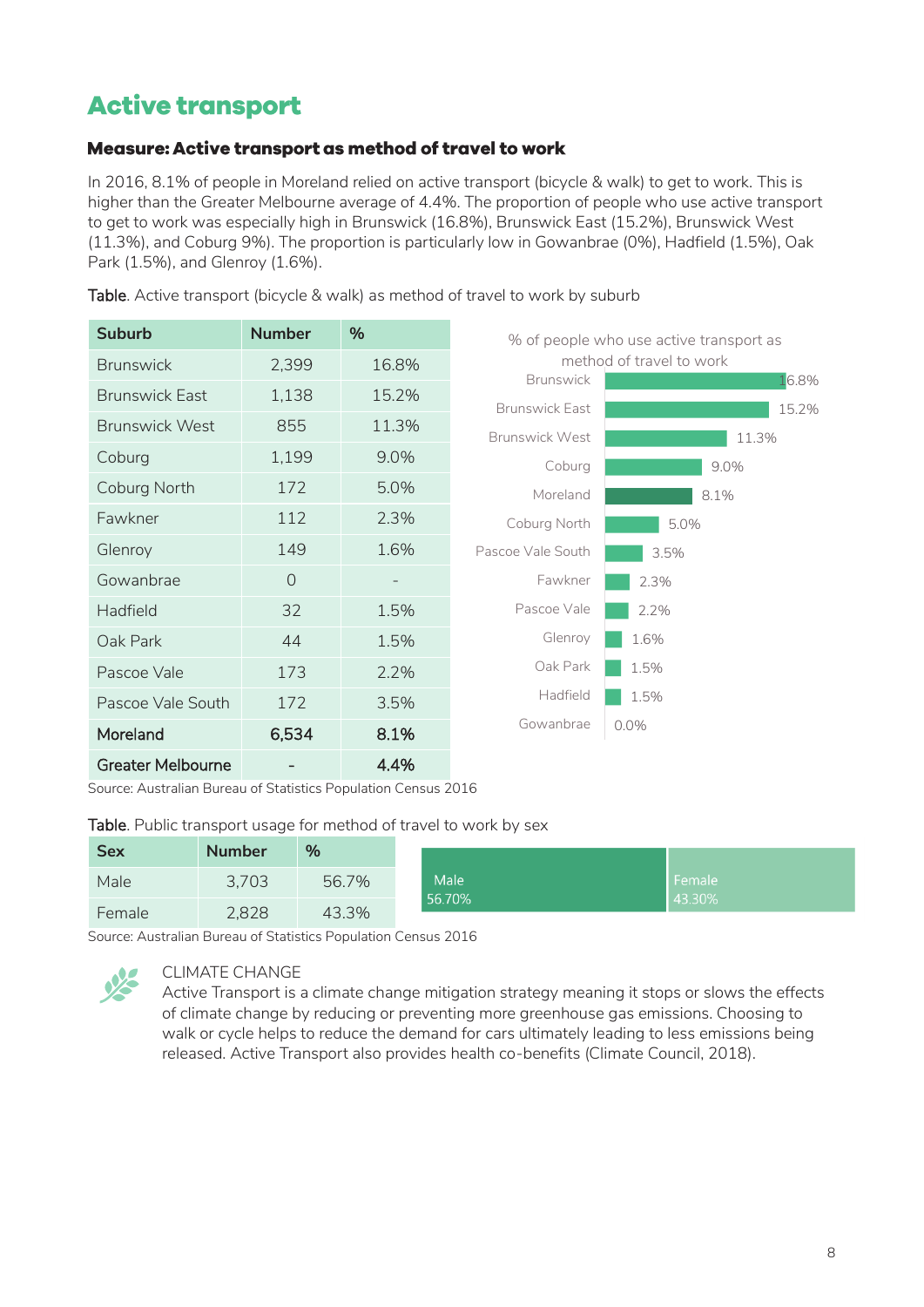### <span id="page-8-0"></span>Walkability

#### <span id="page-8-1"></span>**Measure: Walkability for transport**

Walkability for transport is a metric from the Australian Urban Observatory (2018). It is calculated based on three key factors: land use mix and services of daily living (something to talk to); street connectivity (a way to get there); and dwelling density (higher population densities are associated with increased populations needed to supply services and different land uses). These factors influence how people move around their local neighbourhoods to complete everyday activities and the importance of access to supermarkets, convenience stores, petrol stations, newsagents, and public transport stops in community design (Australian Urban Observatory 2018).

The walkability indicator has an average of 0, where higher than 0 is above average walkability and below 0 is below average. Moreland has a walkability of 2.5, higher than nearby suburbs of Maribyrnong (2.2), Darebin (1.9), and Moonee Valley (1.7). Mapping by the Australian Urban Observatory indicates a divide between the South and North of Moreland, with the highest walkability in Brunswick East (5.9) and Brunswick (5.4), and the lowest in Glenroy (-0.1) and Gowanbrae (-0.5).

| <b>Suburb</b>         | <b>Walkability</b> |
|-----------------------|--------------------|
| <b>Brunswick</b>      | 5.4                |
| <b>Brunswick Fast</b> | 5.9                |
| <b>Brunswick West</b> | 3.5                |
| Coburg                | 3                  |
| Coburg North          | 0.9                |
| Fawkner               | 0                  |
| Glenroy               | $-0.1$             |
| Gowanbrae             | $-0.5$             |
| Hadfield              | 0                  |
| Oak Park              | 0.2                |
| Pascoe Vale           | 1                  |
| Pascoe Vale South     | 1.4                |
| Moreland              | 2.5                |

Table. Walkability for transport by suburb



Source: Australian Urban Observatory 2018

#### Table. Walkability for transport by LGA

| <b>LGA</b>  | Moreland | Moonee Valley | Darebin | Maribyrnong |
|-------------|----------|---------------|---------|-------------|
| Walkability | 2.5      |               |         |             |

Source: Australian Urban Observatory 2018



#### PANDEMIC

There has been an increase in the usage of roads and pathways by cyclists and pedestrians during the pandemic. Supporting the shift in modes of transport as a result of Covid-19 and the need for more walkable communities is essential to ensuring safe and healthy movement.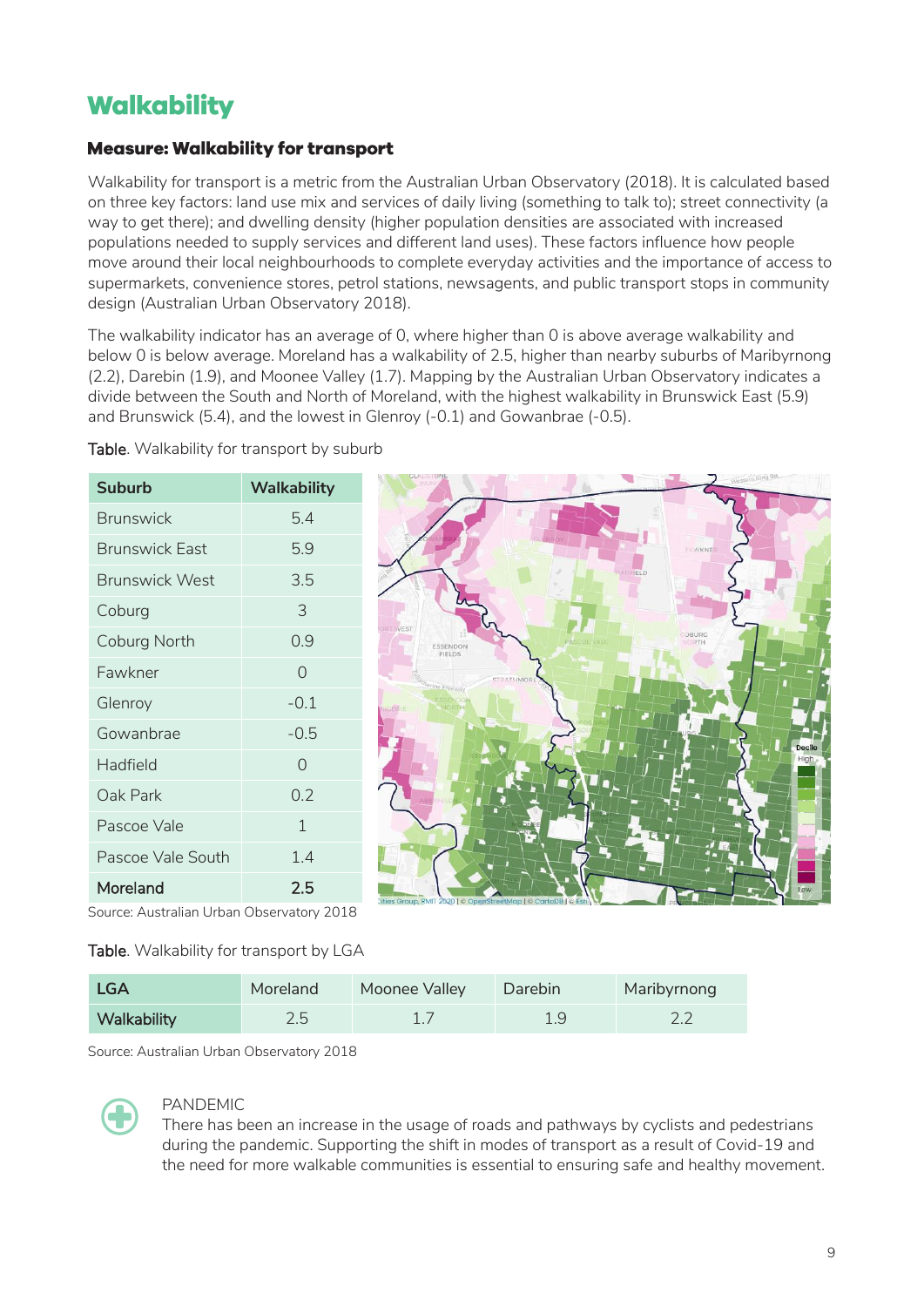

#### CLIMATE CHANGE

High rating walkable communities are more likely to have positive impacts on the environment. More walkable neighbourhoods have shown to decrease the reliance on car usage and instead empowers individuals to complete daily tasks by walking to and from appointments which helps to decrease the level of greenhouse gas emissions (Australian Institute of Health and Welfare, 2020).



#### URBAN CHANGE

Council seeks to create vibrant places that can house future populations, provide local employment and daily services. When residents have walking access to their everyday needs, it enhances liveability of a place as well as reduces congestion, the need for car travel and improves housing affordability. This approach is also supported through State Government policy which aims to provide jobs, services and transport to people which are close to their home.